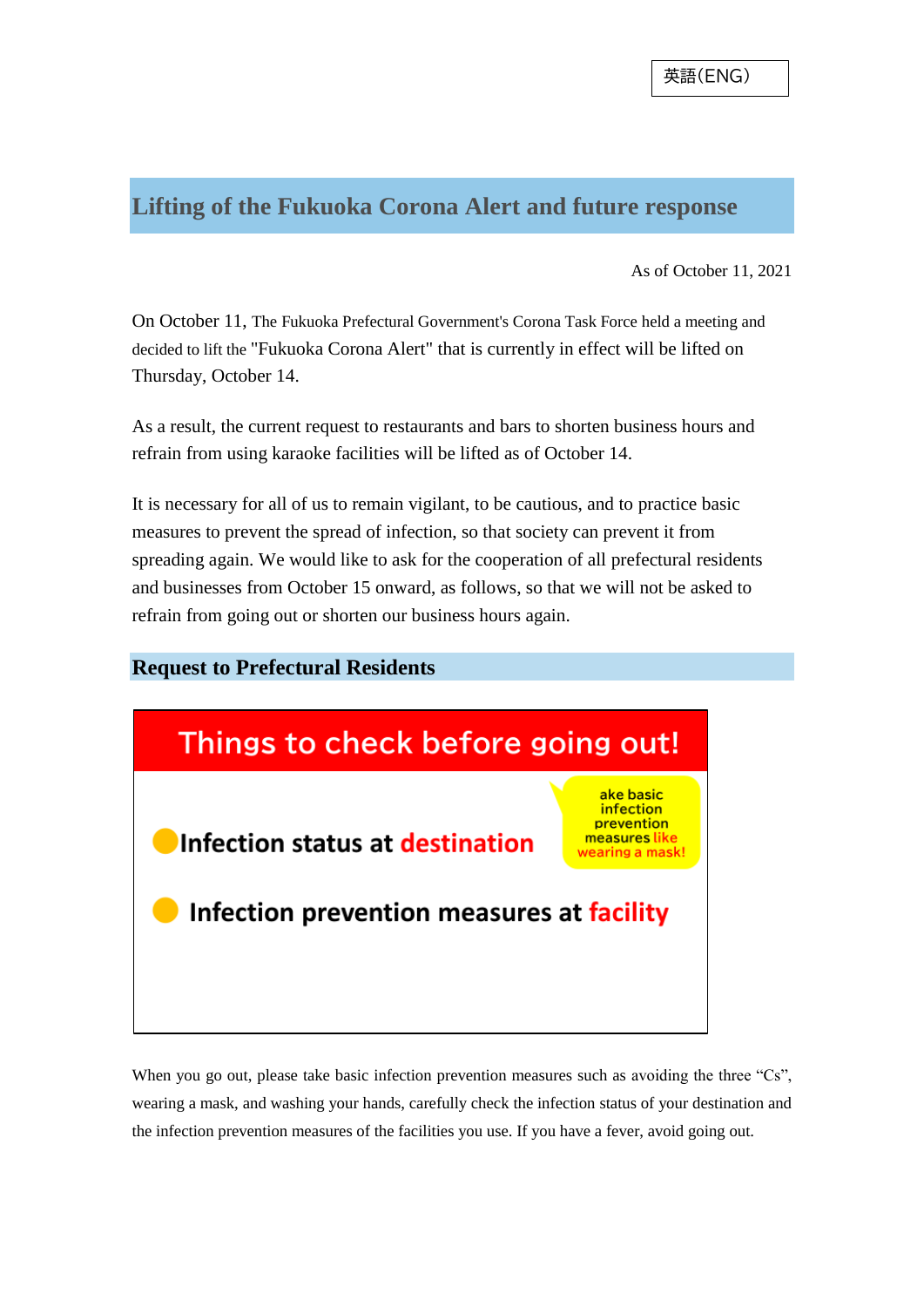### **Travel across Prefectural Borders**

# • Thoroughly implement basic infection prevention practices

When traveling across prefectural borders, please take basic measures to prevent infection, such as avoiding the three "C"s.



In the case of eating and drinking, please choose restaurants with thorough infection prevention measures, such as those with infection prevention certification.

Regardless of the number of people, if infection control measures are not sufficient, the risk of infection increases. Especially, when eating in large numbers, it is easy to become loud and droplets can easily fly, so please comply with the prefectural government's "Guidelines to Avoid Infection Risk while at Restaurants" and refrain from eating if infection control measures are not sufficient. (See Appendix 1, "Guidelines to Avoid Infection Risk while at Restaurants")

Please refrain from eating for longer than two hours, as it is easy to become loud.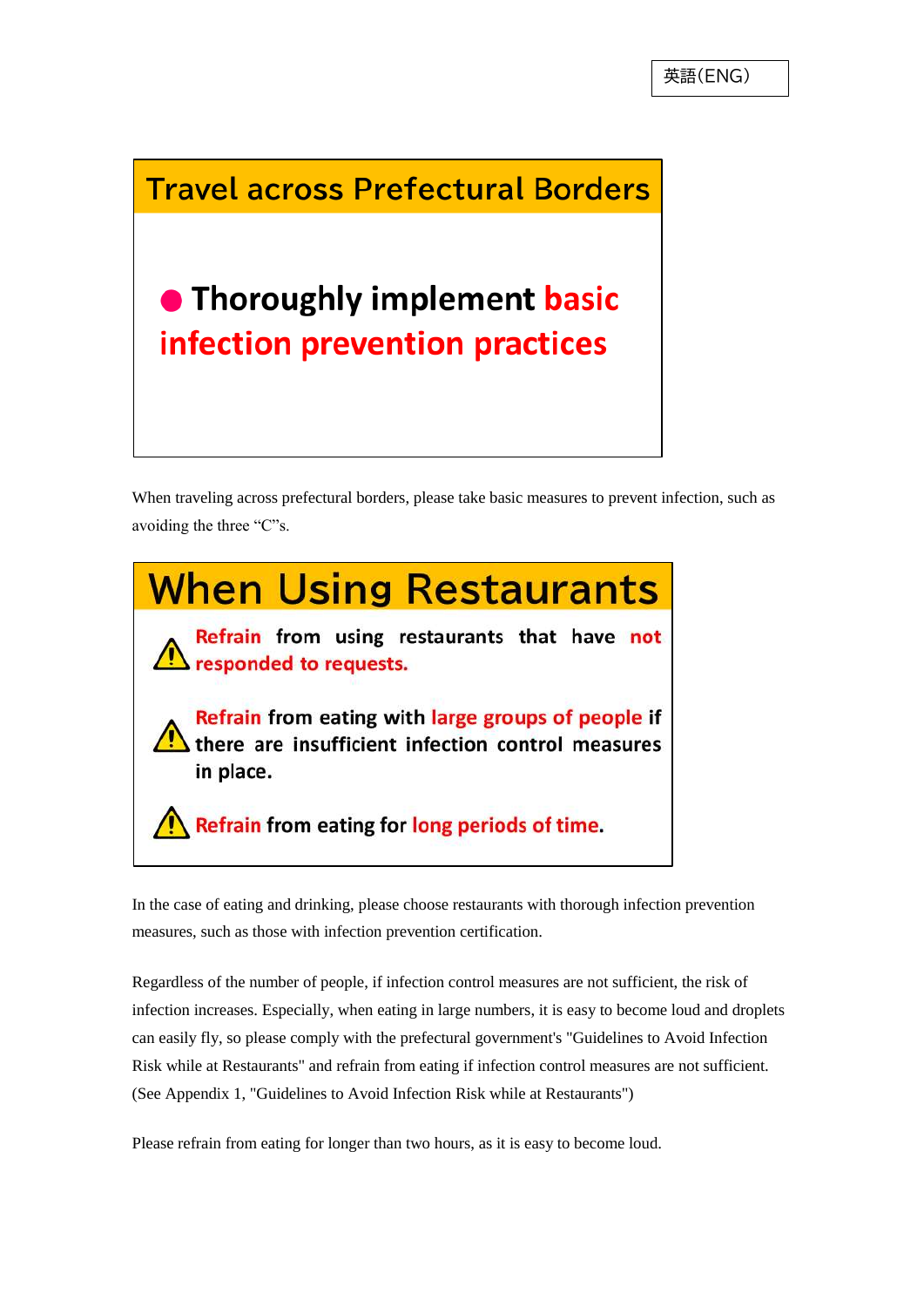

Please wear a mask when singing in a karaoke box, and keep a distance of at least 2 meters from the person singing and at least 1 meter between seats. Please disinfect microphones and other equipment each time you change users.